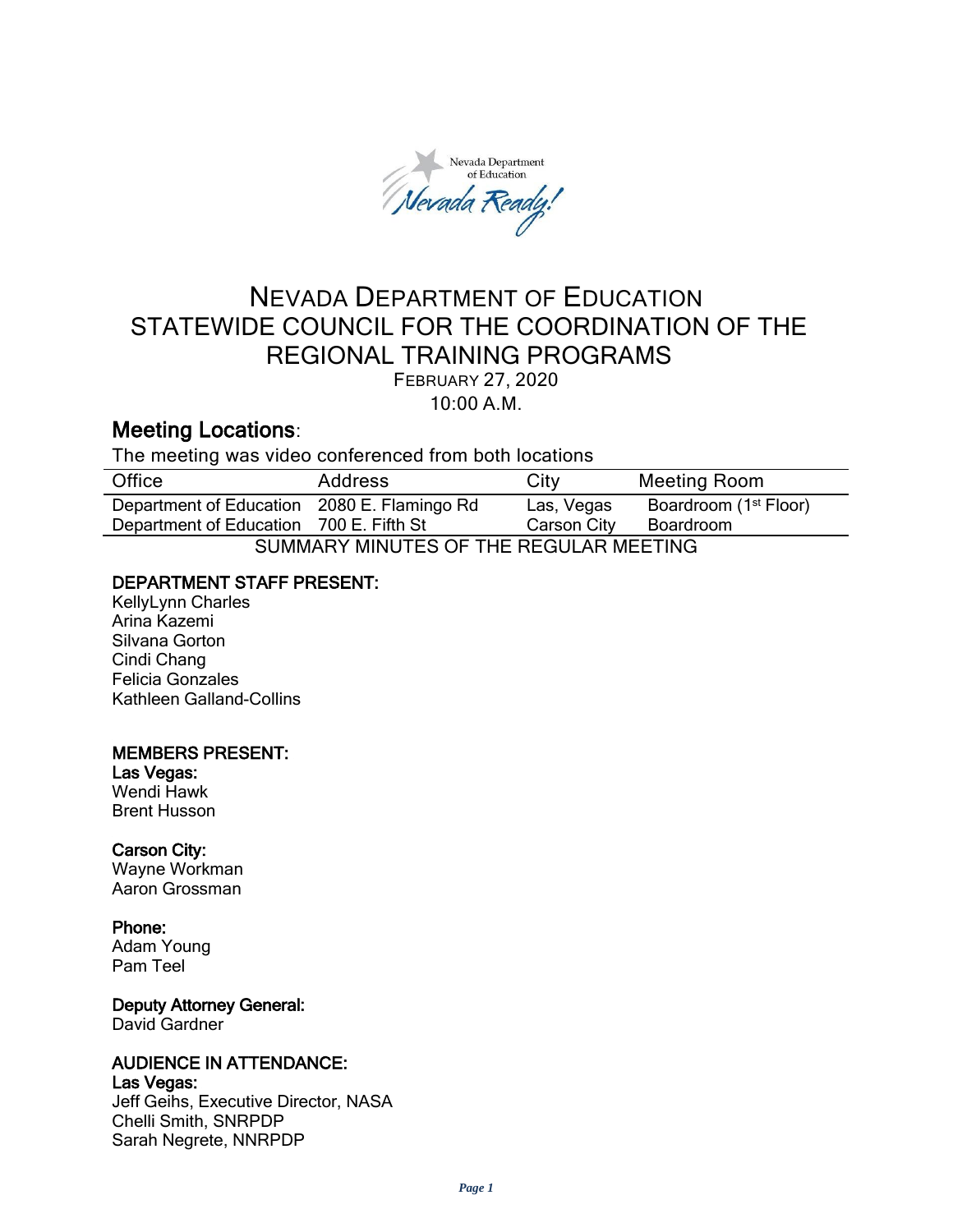Jerrad Barczyszyn, SNRPDP John Hawk Brandon Merrill

### Carson City:

Sara Cunningham, NWRPDP

### 1. Call to Order; Roll Call: Pledge of Allegiance

The meeting of the RPDP Council was called to order at 10:02 a.m. by Chair Young, Quorum was established. Chair Young led the Pledge of Allegiance.

Chair Young moved to Agenda Item #2.

#### 2. Public Comment #1

No public comment in Las Vegas or Carson City

Chair Young moved to Agenda Item #3.

#### 3. Approval of Prior Meeting Minutes for December 3, 2019

Member Workman motioned to approve the minutes from the December 3, 2019 meeting. Member Hawk seconded. Motion carried.

Chair Young moved to Agenda Item #4.

#### 4. FY20 Budget Amendments (Information/Discussion/Possible Action)

Member Husson motioned to approve the budgets. Member Teal seconded. Motion carried.

Chair Young moved to Agenda Item #5.

#### 5. Plan for use of Administrative Funds pursuant to NRS 391A.170 (Information/Discussion/Possible Action)

Dr. Jeffery Geihs, Executive Director, Nevada Association of School Administrators provided updates from NASA leadership and reported that this year they have a sizable amount of revenue (that was approved by council) to go into the professional line. he reported they did not have to pay the expenses they did on the first cohort last year because 13 of the individuals and CEEI were from outside of Clark County. And they were able to nearly pay for all of their travel expenses to come to Clark County for their last session in June rather than pay for other 40ish to go up North. Dr. Geihs then mentioned he had some pulmonary conversations with Dr. Gorman, Dr. Hager, Bill Hanlon. They currently have some NSPF workshops that superintendent Ebert asked to run in Clark but what they want to do is to solidify those types of things. He stated he will personally bring to Chairman Young, Superintendents Workman and others to see how they can bring that to their communities and of course free of charge of the participants and what would work between now and the end of this fiscal year. They want to expand footprints of the CEEI because of being a good fiduciary agency with that money and have a lot more travel money.

Dr. Geihs provided an update on the NASA CEEI and their budget. Currently there are 57 participants in the CEEI (Center for Educational Excellence Institute). He explained they added the word "Institute" because Clark County just approved a pay increases for Administrators who would be on step G and for Professional Development Account for those column increases events need to be call workshops or institutes. There are 57 people that are participants, 39 administrators (Directors, Deans, Administrator Principles and principles),18 are coordinators (strategist, some teachers. One participant was a no-show. 2 participants said they were not certain and were going to stay in because they didn't know if their HIJ increases were going to be approved and another informed them at the  $11<sup>th</sup>$  hour and didn't need the credit at all. There were 13 participants traveling from other counties other than Clark. As of January, and February workshops show that 85% of the content was rated as satisfactory or above on their evaluations. the more detail result will be shared in June after the last 3 days session. The overarching comment that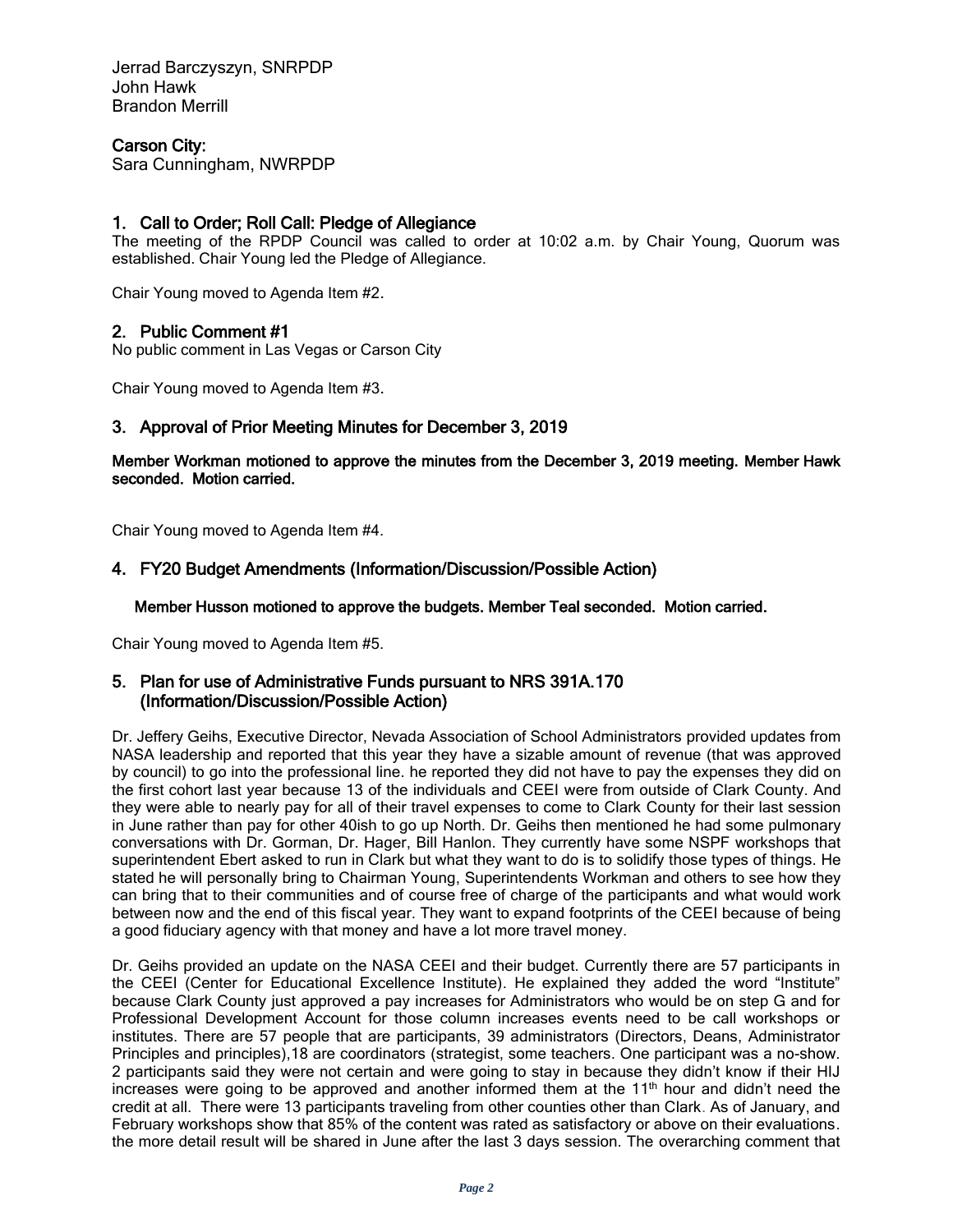could best be articulated by the participants was the information presented in the second session was timely and very relevant. The first 3 days session was at the Orleans Hotel and the second 3 days session was at Switch Communications which was wonderful because it was free of charge. The 3<sup>rd</sup> session will be held at Desert Oasis high school and we will be very nominal cost there, He reported having a great partnership with TII and thanked Brandon Merrill at PBS as their fiduciary agent. He thanked Nevada Department of Education, Mrs. Gonzales and Mrs. Ebert leading NDE and their staff because of adding Social Emotional piece, more days were added. also, more days added to the CEEI this last year, and PBS added the online piece that RPDP Council have talked about. Achieve 3000 has stepped up to the plate, they have given, they've provided \$16,000 to date, to provide as a partner, to provide for participant's food and social hour after each event and they've been a great partner. they 've now committed to additional \$4,000 for the last session. Dr. Geihs then opened the floor for any questions.

Member Husson thanked Dr. Geihs for the update and asked about who Achieve 3000 was. Dr. Geihs answered Achieve 3000 is a vendor that sells Educational Product. They were one of small partners at the first CEEI cohort last year. they provided about \$5,000 then for food. They indicated through the relationship they built and had a good ROI, so they must have Educators Principle engaging with them and getting some business.

Member Husson wondered if NASA will have participants travel or attending online or a combination. Dr. Geihs answered it could be a combination of both and it is not decided yet because it was pending Council's approval. He then stated that he had preliminary conversation with people and commitments that they could make it work. He suggested talking with the Rural Superintendents and asking their input and ideas on what the best locations are. He asked if Mrs. Gonzales at NDE could help facilitate that with them in county A, B, C and then put a plan together between now and June to take it to people.

Member Husson wanted to understand what concept was. He was hoping to see partnership that help them to leverage the dollars they get from the government source and working with private sector. Member Husson then asked if there were any examples of organizations like theirs in other states that are doing like CEEI work and providing some sort of services for their district and using the leverage to get private sector folks to help to pay. Dr. Geihs stated he was told by Dr. Gorman and Dr. Hager and others that they are not familiar with another state organization working intend with their department to do something like this and they have not heard of that in their years of experience. However, partners are very common especially those that are in the business of being providers for schools. Member Husson stated hearing very positive feedback about NASA when he talked to people in districts. He thanked Dr. Geihs. Chair Young thanked Dr. Geihs and member Husson for comments, and asked if there was additional information to be provided regarding item number 5. There were none.

Dr. Silvana Gorton, PhD, Education Programs Professional; Title IIA Office of ("EDLiFE") updated the council about the SEAD focused session of Section 1 at the CEEI. She sated feedback was positive as was this partnership with NASA. About 26% of participants said they agreed/strongly agreed that they had some understanding of SEAD and at the post session the numbers were closed to 100% and that was exciting. She shared one goal of the session was MTSS understanding and the feedback responses were similar. Dr. Gorton stated another goal was to facilitate the fostering of consultation; to spark the connections and build of bridges across the school leader level. Dr. Gorton shared that a,gain through the World Cafe experience school leaders stated that they want more of these types of trainings and we certainly want to address that need and continue to support school leaders

Member Husson thanked Dr. Gorton and stated the whole idea of expanding the dollars in the way she did was to see measurable outcomes in the difference in the way students' outcomes grow. Member Husson stated what he heard from Dr. Gorton talked about was the effectiveness of the training itself. He then asked Dr. Gorton how they would determine whether the effective training is having an impact in the classroom. Dr. Gorton answered that was a collaborative effort through the EDLiFE office, the OSERLE office, and the Nevada PBIS office. Member Husson asked Dr. Geihs about their participation in the development of these longer-term measurements and what their plan is to make sure that what they are doing is good. Dr. Gehis answered the instruction taking place in professional development, it is definitely transferable to the school, the house, to the district, or to the classroom relative to those practices that are taught, being put in place increase students' achievement. Member Husson emphasized his concern about establishing in baseline. so that as they progress through, there is soothing to measure against whatever that baseline is, it really is that relevant.

Member Hawk asked Dr. Geihs if knowing that his department added the SEAD component to the trainings and added some more days, what else was the difference in the trainings between last year and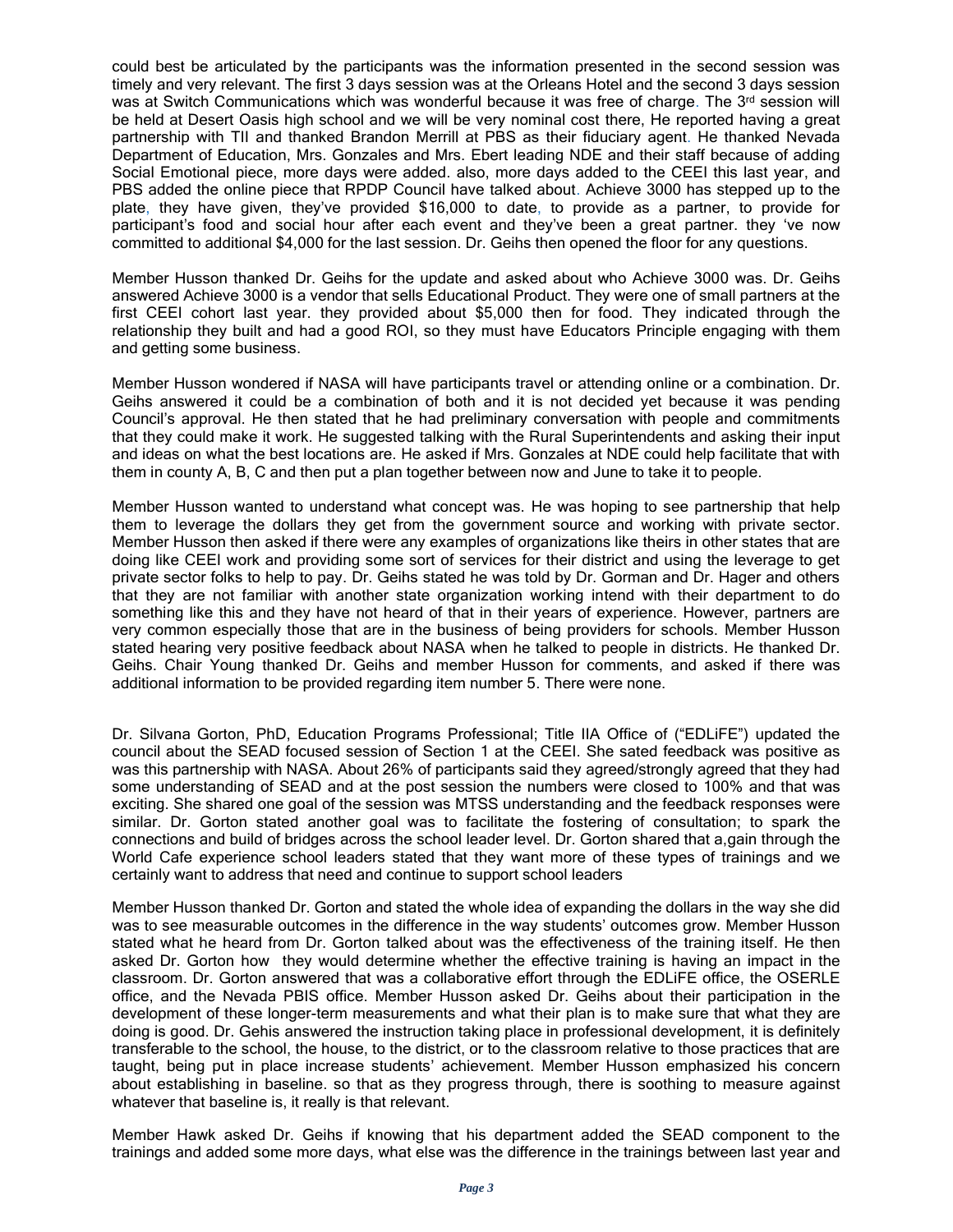this year's format. Dr. Geihs answered that the additional days with the SEAD training and also more hours around the social emotional needs of students. He stated they did that at the cursory level at the first cohort and now they are doing it at much deeper level. Member Hawk stated that a 85% satisfactory result and being able to rate the overall performance and presentations is very high and commendable. She wondered if it was higher last year and was wondering if there was a change in the format. Dr. Geihs answered he did not remember last year's numbers. He then continued that they had a lot of questions at the beginning. People heard about the reputation of the first cohort individuals that were facilitating it and when they came in it appeared initially different than at the second cohort, they knew what was going to be different. Member Husson asked Dr. Geihs to go back to leveraging of dollars. He wanted clarification on NASA partnership with the department on this. Dr. Geihs replied the Department has been outstanding.

Chair young thanked Dr. Geihs and Dr. Gorton for their summary and members of the council for comments. He asked if there was any other questions or comments from the members of the council on Agenda item #5.

Chair Young wondered if the Council needed a motion on Agenda item # 5. Because they received an update and reports. Ms. Charles stated there were no changes between what was approved at the last meeting and what will be happening at the 3<sup>rd</sup> and final CEEI.

Chair Young moved to Agenda Item #6.

#### 6. RPDP Overview Presentation (Information/Discussion)

Jerrad Barczyszyn, Assistant Director SN RPDP, Dr. Sarah Negrete, NW RPDP, Dr. Chelli Smith, SN RPDP and Sara Cunningham, NW RPDP from Carson City shared update about Nevada Regional Training Programs including professional development standards, service areas, educators served, types of training, and evaluations. See [Meeting Materials](http://www.doe.nv.gov/Boards_Commissions_Councils/Statewide_Council_Reg_Training/Meeting_Materials/) meeting materials for PowerPoint and updated Nevada Regional Training Programs.

Dr. Chelli Smith, SN RPDP stated that one of the things that was not included in their presentation was collaborative efforts that was looking towards next year. She shared with the Council that UNLV reached out to the RPDP and indicated that they would like to collaborate with RPDP on working with first year teachers next year in small public professional based units so they can get support all during their first 3 years and possibly put a little bit of stop to those people dropping of after 3 years. It will be statewide, and UNLV is not advocating for teachers just out of their programs. It's inclusive to teachers that are in the ARL program and new teachers that come from out of the state. She shared it will be a new project we will taking on next year that we have decided to invest our money and find good veteran teachers to work with these teachers through the RPDP efforts. Member Husson asked Dr Smith if there were any comparable agencies in another state and how and where they spend their money. He stated he would like to have a comparison in addition to a validated date from their own department. Dr. Smith answered that each individual report has a part two that looks some case study work from each RPDP. She shared that in past we were actually asked not to do it anymore. She suggested focusing on that descriptive statistic that comes straight from NRS.

Chair Young moved to Agenda Item #7.

#### 7. State Computer Science Education Overview (Information/Discussion) 1:16:57

Cindi Chang, Education Programs Professional, Office of Standards and Instructional Support gave a presentation on Nevada Ready! State Computer Science Education, including Computer Science Education Week, relevant Legislative Bills, State Grants, Equity and Access, Professional Development, Academic Content Standards for Computer Science and Integrated Technology, and Required Computer Education and Technology credits. The presentation is available on the Council's [webpage.](http://www.doe.nv.gov/Boards_Commissions_Councils/Statewide_Council_Reg_Training/Meeting_Materials/)

Member Husson thanked Mrs. Chang for the presentation and information. He was wondering if he should be seeing something for computer science education coming out from his children's school or maybe they haven't implemented yet?

Cindi Chang answered the districts have the plan to implemented beginning this Fall. So, school may not be seeing it yet. Member Husson asked if he as a parent should see some indication that's happening by Fall. Then he wondered if there had been any attempt to engage local companies in an effort to expand opportunities for this kind of professional development and direct in instruction for kids to brought question. Cindi Chang answered that they have partnerships happening as Member Husson stated. They had been working with Tesla who gave them million-dollar grant and primarily for professional development that's coming through to the RPDPs to support their work as well. Member Husson replied